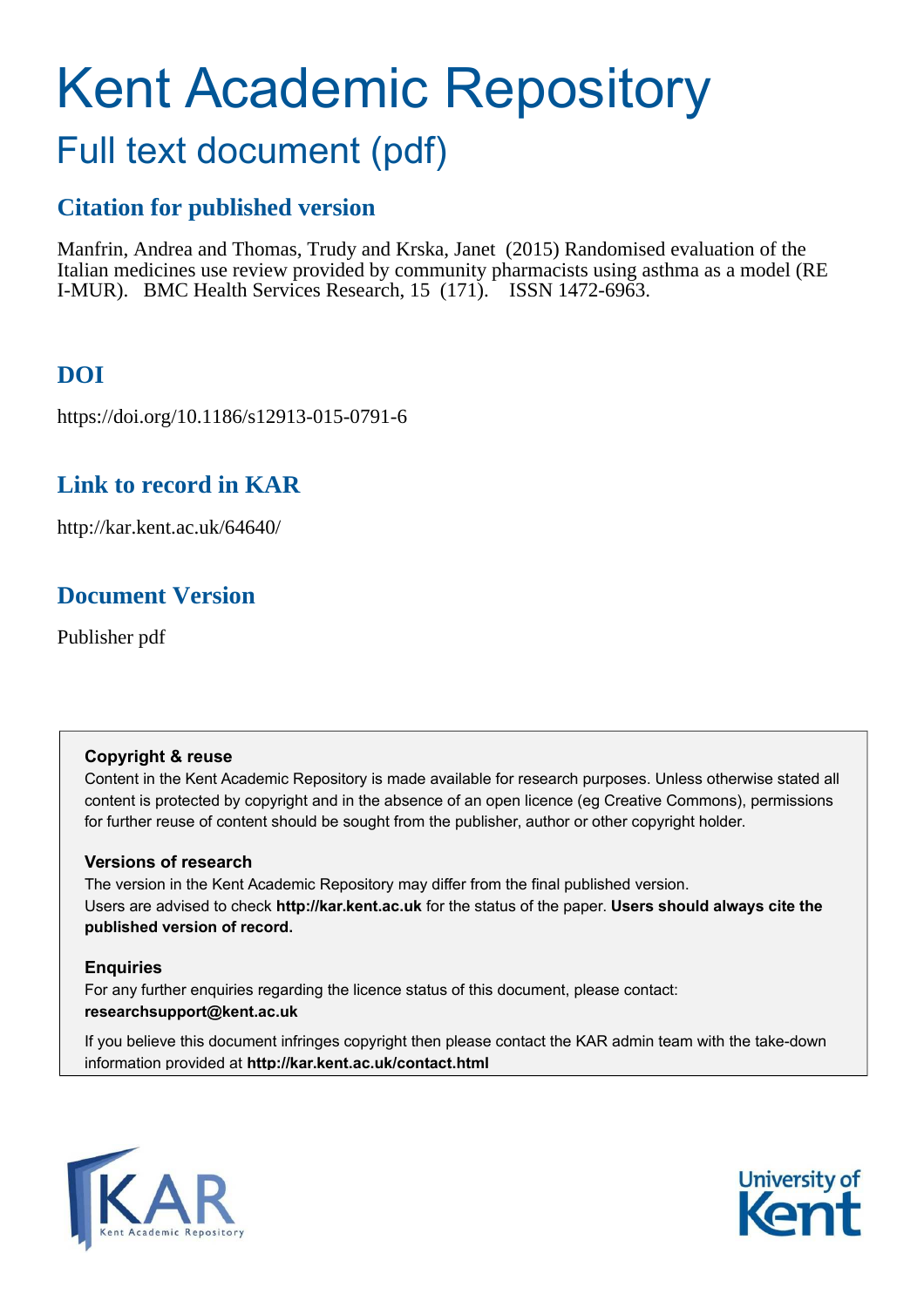## **STUDY PROTOCOL CONSUMING THE STUDY PROTOCOL**



# Randomised evaluation of the Italian medicines use review provided by community pharmacists using asthma as a model (RE I-MUR)

Andrea Manfrin\* , Trudy Thomas and Janet Krska

#### Abstract

Background: The Italian Ministry of Health decided to introduce community professional services in 2010. This trial provides an opportunity to evaluate the outcomes of a new professional pharmacy service: Italian Medicines Use Review (I-MUR) aimed at reducing the severity of asthma and its associated costs.

Methods/Design: This is a cluster randomised controlled trial of the I-MUR service. Data will be collected over time before, during and after pharmacists' intervention. Fifteen Italian regions will be involved and it is aimed to recruit 360 community pharmacists and 1800 patients. Each pharmacist will receive training in medicines use review, recruit five patients, administer the Asthma Control Test and provide the I-MUR service. Pharmacists will be allocated to different groups, one group will be trained in and provide the I-MUR service immediately after completion of the baseline ACT score, the other group will receive training in the I-MUR and provide this service three months later. Group allocation will be random, after stratification by region of Italy. The I-MUR service will involve gathering data following each patient consultation including demographic details, patients regular medications, including those used for asthma, their attitude towards their medications and self-reported adherence to treatments. In addition, pharmacists will identify and record pharmaceutical care issues and any advice given to patients during the I-MUR, or recommendations given to doctors. Pharmacists will upload trial data onto a web platform for analysis. The primary outcome measure is the severity of asthma before, during and after the I-MUR assessed using the Asthma Control Test score. Secondary measures: number of all active ingredients used by patients during and after the I-MUR, number of pharmaceutical care issues identified during the I-MUR, patients' self-reported adherence to asthma medication during and after the I-MUR, healthcare costs based on the severity of asthma, before, during and after the I-MUR service provision.

**Discussion:** This study has been developed because of the need for a new way of working for pharmacists and pharmacies; it is the first trial of any community pharmacy-based pharmaceutical care intervention in Italy. The results will inform future policy and practice in Italian community pharmacy.

### Trial registration number: [ISRCTN72438848](http://www.isrctn.com/ISRCTN72438848?q=&filters=conditionCategory:Respiratory,trialStatus:Ongoing,conditionCat egory:Respiratory&sort=&offset=3&totalResults=59&page=1&pageSize=100&searchType=basic-search).

Keywords: Asthma, Medicines use review, Cluster randomised controlled trial (RCT), Community pharmacy

\* Correspondence: [a.manfrin@kent.ac.uk](mailto:a.manfrin@kent.ac.uk)

Medway School of Pharmacy, University of Kent and Greenwich, Central Avenue Chatham Maritime, Chatham ME4 4TB, Kent, UK



<sup>© 2015</sup> Manfrin et al.; licensee BioMed Central. This is an Open Access article distributed under the terms of the Creative Commons Attribution License [\(http://creativecommons.org/licenses/by/4.0\)](http://creativecommons.org/licenses/by/4.0), which permits unrestricted use, distribution, and reproduction in any medium, provided the original work is properly credited. The Creative Commons Public Domain Dedication waiver [\(http://creativecommons.org/publicdomain/zero/1.0/](http://creativecommons.org/publicdomain/zero/1.0/)) applies to the data made available in this article, unless otherwise stated.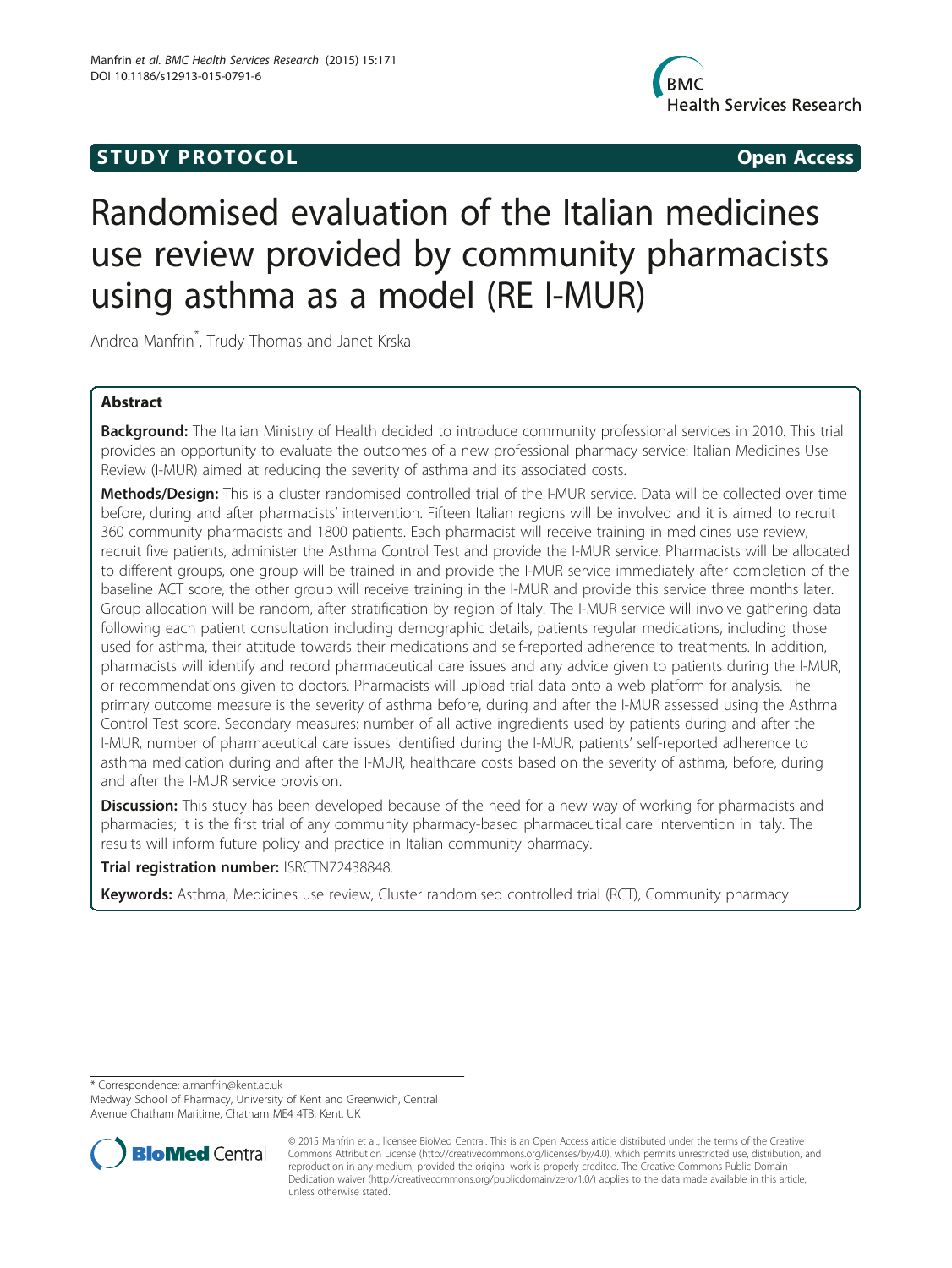#### Background

#### What is the problem to be addressed?

It is estimated that around 300 million people in the world have asthma with an additional 100 million cases predicted by 2025 [\[1\]](#page-8-0). The number of disability-adjusted life years (DALYs) lost to asthma worldwide has been estimated to be around 15 million per year with an estimated one in every 250 deaths worldwide caused by asthma [\[1](#page-8-0)].

Prevalence of asthma in the European adult population, age 18–44, varies from country to country, with the highest value in Sweden (20.62%) and the lowest in Bulgaria and Lithuania (2%); in Italy it is 6.2% [\[2](#page-8-0)].

The total cost of respiratory diseases in the 28 countries of the EU alone amounts to more than €380 billion annually with asthma accounting for  $\epsilon$ 33.9 billion [[3\]](#page-8-0). The total bill includes the costs of direct primary and hospital healthcare (around  $€55$  billion), the cost of loss of production (nearly €42 billion) and the monetized DALYs lost (at least €280 billion).

Overall cost of asthma, including individual direct costs, indirect costs and intangible quality of life costs have been related to severity of asthma [[4-6](#page-8-0)].

In 2000, a COI (Cost of Illness) study was carried out in Italy in the frame of the Italian Study on Asthma in Young Adults. The mean annual costs for an asthmatic patient was €741 (95% CI: 599–884) ranging from €379 (95% CI: 216–541) for well-controlled asthmatics to €1,341 (95% CI: 978–1,706) for poorly controlled cases that accounted for 46.2% of the total cost [\[7](#page-8-0)].

#### Pharmacists' role in asthma management

Pharmacists have the potential to improve asthma severity through interventions, which include counseling on inhaler technique, medicine therapy management and medicines use review (MUR) [\[8](#page-8-0)-[12](#page-8-0)].

A portrait of the pharmacy profession around the world suggests a wide variation in the practice of pharmacy, not only between countries but also within countries [\[13](#page-8-0)].

In England, the Isle of Wight Respiratory project, involved health care practitioners including community pharmacists. The aim was to reduce respiratory death, hospital admission and the cost of respiratory medication. In this study, general practitioners referred patients to their community pharmacist for inhaler technique training. The results showed that reliever therapy costs dropped by 22.7%, emergency admissions due to asthma reduced by 50%, deaths fell by 75% and hospital inpatient costs fell by 66%. A review on the NICE shared database highlighted that the training of health care practitioners carried a cost, which was paid back seven times over with the reduction in cost of bronchodilators within one year of the project [[14](#page-8-0)].

In Denmark, a prospective controlled multicenter study, aimed to improve asthma severity (status) by increasing the participation of pharmacists and promoting cooperation with patients and the patient's general practitioner (GP). The study recruited 500 asthmatic patients from primary care, and found improvements in asthma symptoms status, quality of life and days of sickness [\[15](#page-8-0)].

In Finland, a 10-year asthma program was undertaken from 1994 to 2004 to improve asthma care and prevent asthma costs increasing, using general practitioners, nurses, and pharmacists. The main goal of this program was to lessen the burden of asthma to individual and to society. Pharmacists provided patients with written or oral information on preventers and relievers during 98% of asthma medication purchases, plus gave instruction on inhalation technique to 98% of newly diagnosed asthmatic patients and 34% of patients with existing disease. Pharmacists' intervention combined with the ones provided by GPs and nurses contributed to reduce the number of days patients were in hospital which fell by 54%; the increasing cost of asthma had stopped and the annual cost per patient decreased by 36% from  $£1,611$  to €1,031 [[16](#page-8-0)].

An Australian multi-site randomised controlled trial compared pharmacist counseling on asthma, asthma medication and associated lifestyle advice with a control group providing usual care. Fifty pharmacies were enrolled and randomly allocated to one of the two groups (randomisation conducted at pharmacy level), the intervention group with 191 patients and the control group with 205 patients. In both groups questionnaires and spirometric testing were carried out at baseline and at six months. The main outcome measure was asthma severity/control status assessed by a tool adapted from the National Asthma Council. The percentage of patients in the intervention group classified as having severe asthma declined from 87.9% to 52.7% ( $p < 0.01$ ), whilst the change in the control group the change was not significant (71.2% to 67.9%;  $p = 0.11$ ). These authors used a multilevel logistic regression model to adjust for the difference in asthma severity at baseline and to account for any possible effect from clustering. Both pharmacist groups administered questionnaires and spirometric testing at baseline and six months later; it was found that patients in the intervention group were almost three times more likely to change from the severe asthma category to the not severe category than patients in the control group (OR 2.68, 95% CI 1.64 to 4.37 p < 0.01) [\[17\]](#page-8-0).

#### Medicines use reviews in asthma

The Medicines Use Review (MUR) service was first introduced in England in 2005 as an advanced service in the community pharmacy contractual framework. The aim of the MUR is to achieve a concordant consultation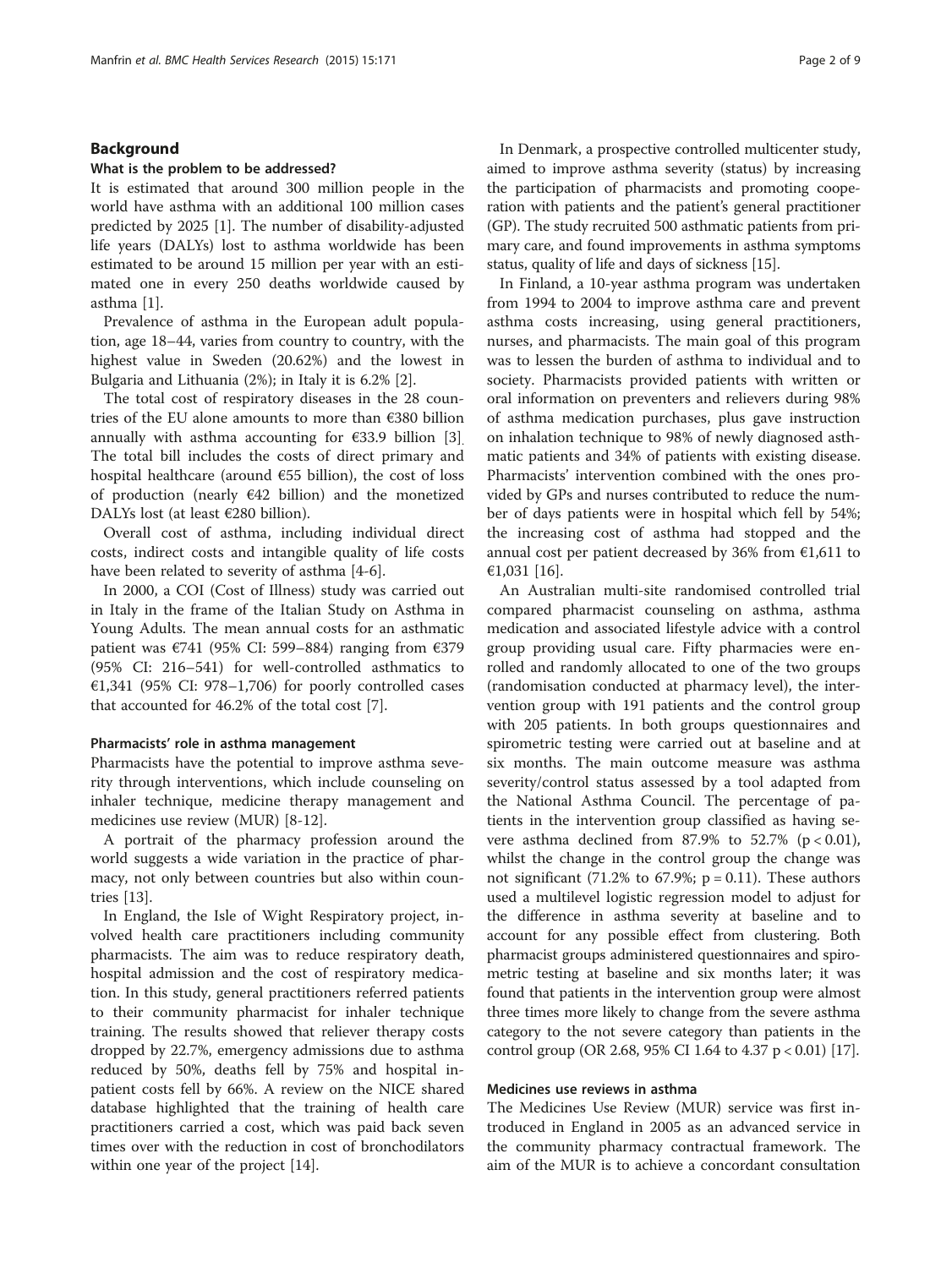about medicine-taking by establishing the patient's actual use, understanding and experience of taking their medicines, with the ultimate aim of improving the clinical and cost-effectiveness of prescribed medicines, reducing medicines wastage and improving patient outcomes through improved adherence [[18\]](#page-8-0).

Portlock et al. [\[19\]](#page-8-0) conducted a study in England in which 965 MURs were undertaken in patients with asthma. Pharmacists identified that 37% of the patient population were primarily non-adherent (i.e. collected < 75% of intended asthma prescriptions in the previous 12 months) and a further 31% had secondary adherence issues (i.e. not taking their medications in the way they had been intended). Pharmacists made 1,787 interventions (mean 1.8 per MUR consultation) of which 41% were device checks, 10% were referral to a GP or nurse and 49% were educational.

Another study involving 154 patients with asthma receiving an MUR found that the proportion of patients whose asthma was not controlled fell from 59% to 45%  $(p < 0.01)$ , 30% of patients were referred to their GPs or asthma nurse as a result of their MUR and, of those referred, 70% had a treatment or dosage change [[20\]](#page-8-0).

#### Italian medicines use review (I-MUR)

This study is about developing a similar service in Italy where no such services exist. The I-MUR has been designed as a structured interview, supported by a quantitative questionnaire enabling pharmacists to capture in a systematic way a patient's demographic data, quantity and type of medicines used, their knowledge about the medicines used, their adherence to the medicines, actual complaints (e.g. shortness of breath, chest tightness, night time waking, need for rescue medicines, limitation on activity including exercise), plus any pharmaceutical care issues identified by the pharmacists, the advice given to physicians and to patients, including healthy living advice, using an online platform (Qualtrics®).

The Italian government is considering introducing the I-MUR service, but at present there is no evidence from Italy on the feasibility, acceptability or effectiveness of such a model. Hence there is a need to gather robust data on all aspects of the potential new service to inform service design and delivery.

A pilot study was carried out between October 2012 and January 2013, to assess the feasibility of Italian community pharmacists delivering I-MURs to patients with asthma [[21](#page-8-0)]. In this phase, the MUR template used in England was adapted and supplemented with a structured interview to be conducted with patients. The template also included the classification of pharmaceutical care issues (PCIs) which were potentially identifiable by pharmacists during the patient consultation. Pharmaceutical care issues were classified using the method developed by Krska et al. [[22](#page-8-0)] where they are defined as "an element of a pharmaceutical need which is addressed by pharmacists". This enabled pharmacists to categorize, using a systematic approach, all issues they found during the consultation.

This pilot study was carried out in four Italian regions and involved 74 pharmacists who provided the I-MUR to 895 patients during a four-month period, following training [\[23\]](#page-8-0). The training provided was evaluated and pharmacists' views on the service provision sought through focus groups. Poor adherence was found in 45% of the 895 patients and only 18% had either no asthma-related problems – either actual complaints or medicine-related problems. Pharmacists identified pharmaceutical care issues in 60% of patients; they provided 1008 items of medicine-related advice to GPs and 1321 to patients, plus 1219 items of healthy living advice. Pharmacists' clinical knowledge increased by 24%; following training and I-MUR service provision.

Following this pilot study, which focused on pharmacists, a second study, conducted between October and November 2013, sought to obtain patients' feedback and GPs' views on the I-MUR service provision. All patients who had received the I-MUR service previously were invited to complete a feedback questionnaire. Responses were obtained from 246 patients (27% response rate). The questionnaire found that 50% of patients were neither worried nor had problems with their medicines before having the I-MUR, but 75% of them confirmed that they benefited from the service. Seventy-five percent of patients also indicated they felt involved in all the discussion, 37% confirmed that I-MUR found problems with their medications and 27% agreed that changes were made to their medication after the I-MUR. Half the patients would consider having another I-MUR and 85% would recommend the service to other patients [[24](#page-8-0)]. A focus group was held which was attended by four GPs. GPs' views about I-MUR was positive. They identified the potential for the I-MUR to improve patients' adherence, quality of life, result in safer use of medicines and better health care outcomes. GPs suggested developing and sharing training sessions, underlining the fact that GPs and pharmacists should work together, empowering each other, and sending a consistent message to their patients [\[25](#page-8-0)].

In Italy no other work has been conducted on asthma involving community pharmacists, therefore this current study is needed to determine whether the I-MUR can contribute to improve asthma outcomes and to demonstrate whether the service provides clinical and cost benefits, as these were not included in pilot work. The study will provide evidence about the practicability and costs of provision and the effectiveness of the I-MUR in asthmatic patients.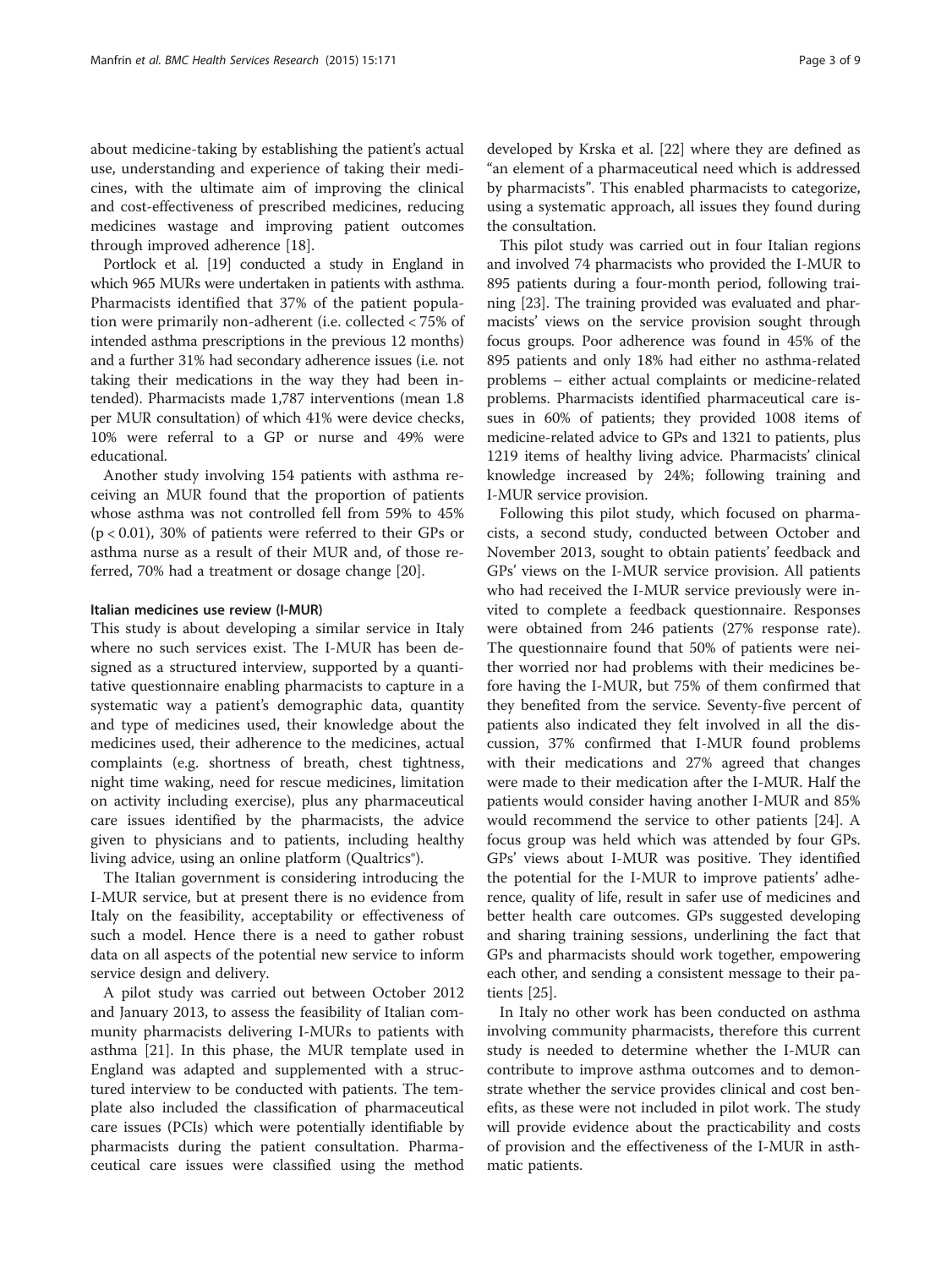#### Methods/Design

#### What are the principal research questions to be addressed?

Is the I-MUR service provided by community pharmacists in Italy effective in:

- I. Reducing the severity of asthma as assessed by the Asthma Control Test (ACT) score?
- II. Optimising the number of medicines (active ingredients) used by patients?
- III. Identifying and resolving pharmaceutical care issues?
- IV. Improving patients' adherence to asthma medications?
- V. Reducing costs (direct and indirect) related to the reduction of the severity of asthma?

#### Risks and safety issues

During this study there will be no risks for patients. Those patients receiving the I-MUR service will be at no greater risk than those receiving usual clinical care. Pharmacists will ask their patient to complete the ACT tool and will provide the I-MUR service. They will not dispense or administer any medications based on the results of the ACT or I-MUR results. Pharmacists will neither be involved in the interpretation of diagnostic tests, nor their results.

The activity involved in this study will not expose pharmacists to any risk beyond their normal professional practice.

#### Study design

This will be a clustered randomised controlled trial with multiple data collection points.

Data will be collected from 360 Italian pharmacists who will provide I-MUR services to 1800 patients over a nine-month period.

A standard randomised study design would mean that some pharmacists would not provide the I-MUR service to their patients, in order to form a control group, an approach which could lead to demoralise and disengage pharmacists who will not have the chance to provide the service. In addition, individual pharmacists may differ in their practices, and their patients may be cared for by GPs with different practices. Hence the study design must minimise the impact of any individual pharmacist or GP on the management of asthma. To avoid these problems, it was decided to design a cluster randomised control trial in which pharmacists are randomly allocated to provide the intervention to their patients either early or later during the study period. Randomisation will be at pharmacist level, not at patient level, with each pharmacist representing a cluster and outcome being measured for individuals within those clusters [[26](#page-8-0)].

Data will be collected before, during and after intervention delivery, to assess if timing of the intervention affects the primary outcome: the severity of asthma.

#### Study setting

Italy is a country with nearly sixty million people and it is divided in 20 regions. Pharmacist participants will be selected from different regions throughout the country to reduce potential impact from North–South climatic variation, which could impact asthma severity. Selected regions include Trentino Alto Adige, Lombardia, Sicilia, Puglia, Sardegna, Piemonte, Valle d'Aosta, Veneto, Friuli Venezia Giulia, Toscana, Emilia Romagna, Marche, Abruzzo, Lazio and Campania. Pharmacists will be stratified by region before randomisation. These geographical areas were identified and selected by the Italian Pharmacists' Federation following attendance at regional presentations of the study conducted by the principal investigator (PI).

## What is the aim and what are the planned trial interventions?

#### Aim

To evaluate the outcomes of I-MUR interventions provided by Italian community pharmacists in an asthmatic patient population.

#### Planned intervention

Pharmacists will provide the I-MUR service following administration of the ACT at either T0 or T3 depending on group allocation, recording details of all PCIs identified and advice provided during the I-MUR consultation.

The I-MUR intervention covers the following areas: patients' demographics, their regular medications (active ingredients) including those used for asthma, patients' attitude towards their medications and adherence to treatments assessed with the I-MUR interview, pharmaceutical care issues identified by the pharmacist, pharmacist's advice given to patients, including healthy living advice, pharmacist's advice given to Doctors, pharmacist's own view on the potential benefit to the patient of the MUR service they provided.

Following each consultation, pharmacists will be required to enter the results into the web-based template provided, maintaining patient anonymity.

#### Sample selection **Pharmacists**

Who wrote to the pharmacists? An invitation letter and a summary of the study was prepared by the PI and sent to FOFI.

FOFI distributed the above information to all community pharmacists in all the identified regions inviting pharmacists to participate in the study.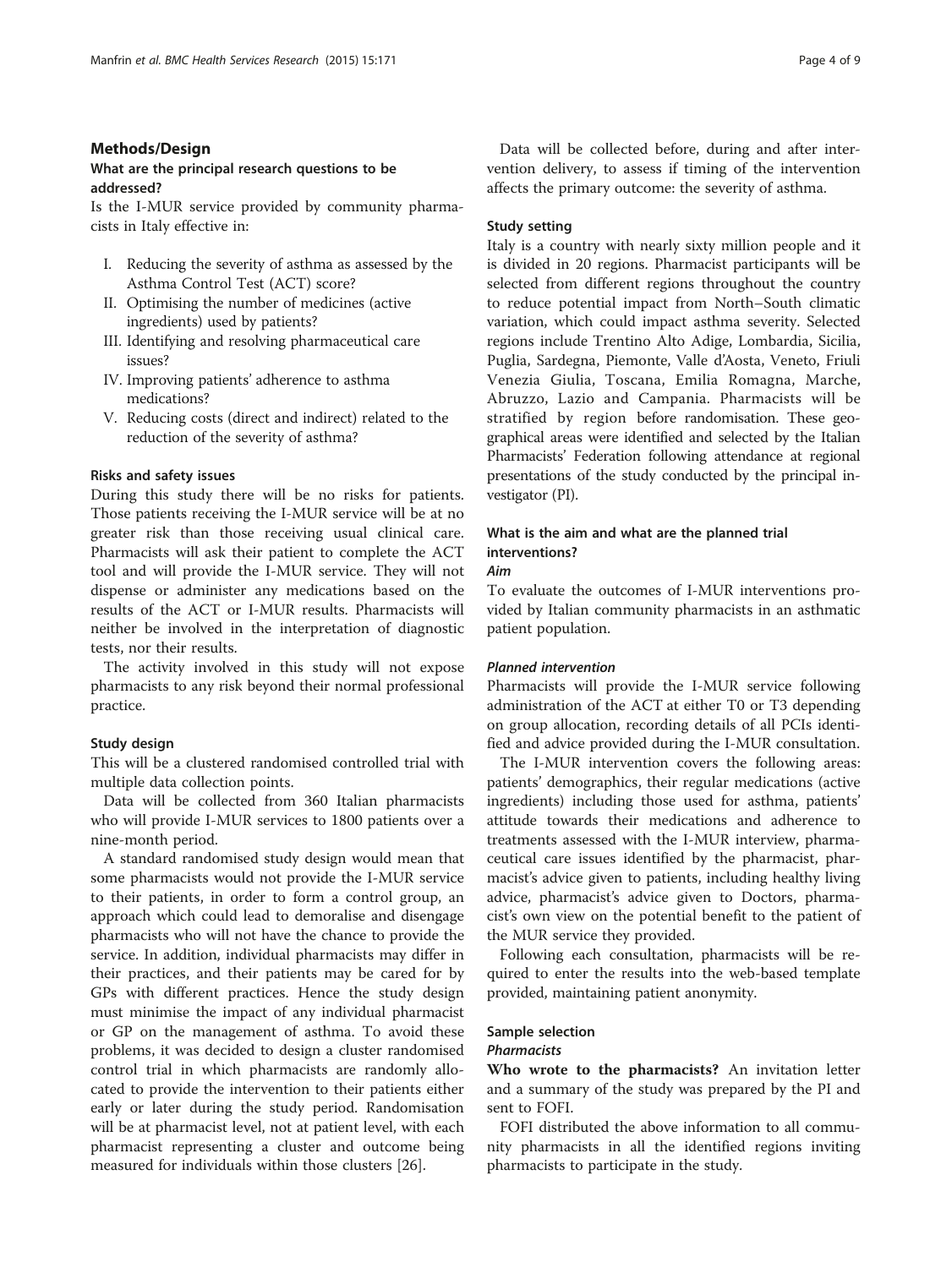How did pharmacists consent? Pharmacists who expressed interest in participating were invited to attend a regional presentation. At the regional presentations, which took place between March and April 2014, the PI outlined the study protocol and the enrollment criteria and participants were given a detailed participant information sheet.

The regional team leader collated names of pharmacists who expressed interest over the next three to four weeks and the first 36 who met the inclusion criteria (see below) were selected for study inclusion and invited to the I-MUR training.

#### Pharmacist inclusion and exclusion criteria

Pharmacies must have

- a private area for private consultation with patients;
- an internet connection available where the consultation will take place.

#### Pharmacists must

- be qualified and registered with the Italian Pharmacy Board practising in Italy;
- have at least one year of experience in providing advice to patients;
- already provide one or more services such as blood pressure monitoring, smoking cessation, cholesterol monitoring, signposting, food intolerance testing., in order to demonstrate advanced consultation skills and experience;
- be able to attend training sessions.

Pharmacies must be excluded if they

- have no internet access; or
- no consultation room.
- are currently involved in any other clinical pharmacy research project.

#### Patient selection

#### Patient inclusion and exclusion criteria

Patients will be identified by the individual pharmacists from their medication history, from their prescriptions, or by referral from GP, according to inclusion and exclusion criteria listed below.

Patients must:

- be at least 18 years of age;
- have been diagnosed with asthma, for at least six months before enrolment to the study;
- have a prescription(s) for asthma medication with R03 as ATC code (Anatomical, Therapeutic Chemical Classification), or drugs for obstructive airways disease.

Patients must be excluded if they

- have terminal illness (defined as an advanced stage of a disease with an unfavourable prognosis and no known cure) as identified by the pharmacists through the prescription coding;
- are currently enrolled in another clinical trial;
- do not self-administer their inhaler;
- are not able to communicate well in Italian both written and spoken.

#### Recruitment and informed consent

Pharmacists, after having assessed patients' eligibility for the study, will provide an information letter and consent form to each patient, who will be given an opportunity to consider their participation. All signed consent forms will be retained by the pharmacist in the pharmacy.

#### Procedures

#### Pharmacist randomisation and blinding

An academic member of staff at Medway School of Pharmacy, experienced in clinical trials will be in charge of the randomisation process. Pharmacists will be randomly allocated to group A or B. Pharmacists will be stratified by location, prior to randomisation, using computer-generated random numbers. Blinding will not be possible either at pharmacist or patient level because the nature of the intervention requires their full knowledge. However the PI, as assessor of the main outcome measure, severity of asthma, will remain blind throughout. As group allocation will be intrinsic to the data gathered for each patient, in order to maintain blindness, the PI will access the data only after all patients have been followed up at three months (see Figure 1).

#### Pharmacist training

Training sessions will last for a half day and will be provided in each region by the PI, a fully trained and qualified pharmacist accredited to provide MURs in England since 2005. The training supports the development of pharmacists' clinical skills and knowledge using question and answer sessions, mock interviews and role-play. The training material was developed and evaluated during earlier work. Contributions to the training will also be included from local respiratory consultants and general practitioners who will cover asthma management, physiopathology, medical conditions, different treatments according to asthma severity and GINA guidelines. Pharmacists from Groups A and B will be trained at different times. The use of the ACT test will be explained to both groups before T0 but only group A will receive the I-MUR training at this time point; group B will receive this training just before T3.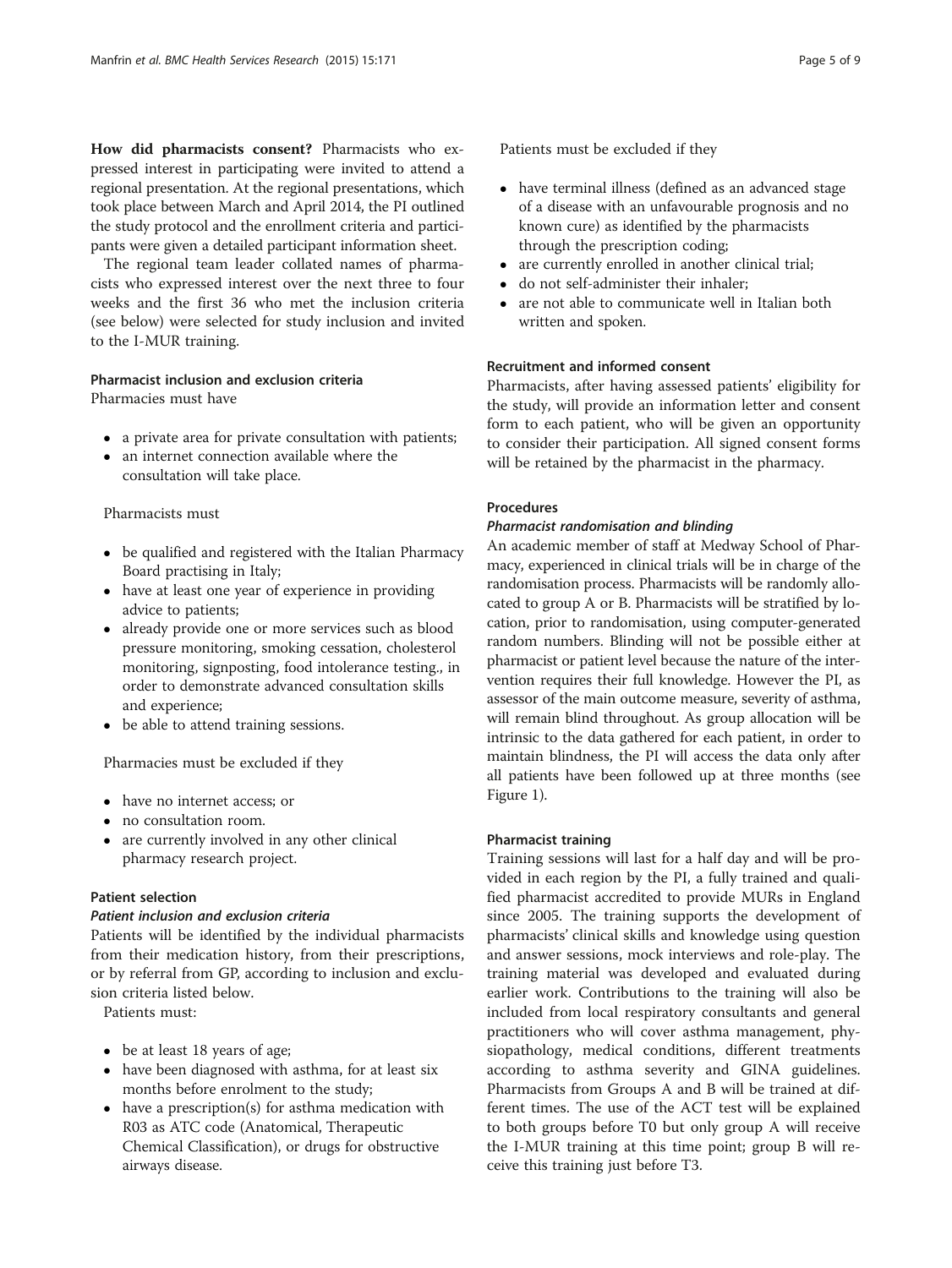<span id="page-6-0"></span>

#### Study timeline

The planned duration of the study is nine months.

#### **ACT**

The ACT (primary outcome measure) is a patientcompleted questionnaire with five items assessing asthma symptoms (daytime and nocturnal), use of rescue medications, and the effect of asthma on daily functioning. Each item includes response options corresponding to a 5-point Likert scale, which are summed to yield a score ranging from 5 (poor asthma control) to 25 (complete asthma control). Schatz et al. [\[27\]](#page-8-0) found that a cut off score of 19 or less identifies patients with poorly controlled asthma.

#### How will the ACT test be administered?

Pharmacists will administer ACT tests to their patients in the pharmacy consultation area allowing patients' privacy to read the questions and take the necessary time to respond.

#### I-MUR

This will take place in the pharmacy private consultation area. The estimated time for the consultation will be 26 minutes based on phase one experience.

#### Data collection

Data collected during the I-MUR will include patient demographics, their regular medications (active ingredients) including those used for asthma, patients' attitude towards their medications and adherence to treatments assessed during the I-MUR interview, PCIs identified by the pharmacist, pharmacist's advice given to patients, including healthy living advice, pharmacist's advice given to doctors, pharmacist's own view on the potential benefit to the patient of the MUR service they provided.

Following each consultation, pharmacists will be required to enter the data from each consultation into the web-based template provided, maintaining patient anonymity. This process was developed and tested during earlier work [[21\]](#page-8-0).

Data collected at multiple time points will be patients' responses to ACT, adherence to asthma treatment and number of active ingredients (see Figure 2).

#### Proposed sample size

It is aimed to obtain a final sample size of 360 pharmacists and 1800 patients, requiring each pharmacist to provide the intervention to five patients. The power calculation for this study has been conducted taking into consideration the intra-cluster and inter-cluster correlation (ICC) using SPSS sample power calculation. The ICC represents the correlation between responses of individuals in the same clusters which is a proportion of the total variation explained by variation between clusters [[28](#page-8-0)] and its value ranges between 0 and 1. For this study it was decided to use an  $ICC = 0.02$  as this was used in a similar study conducted in Australia [\[17\]](#page-8-0). This is based on an estimated 20% difference in asthma severity (ACT score), which may be achieved, again based on the Australian study [[17\]](#page-8-0), which found that the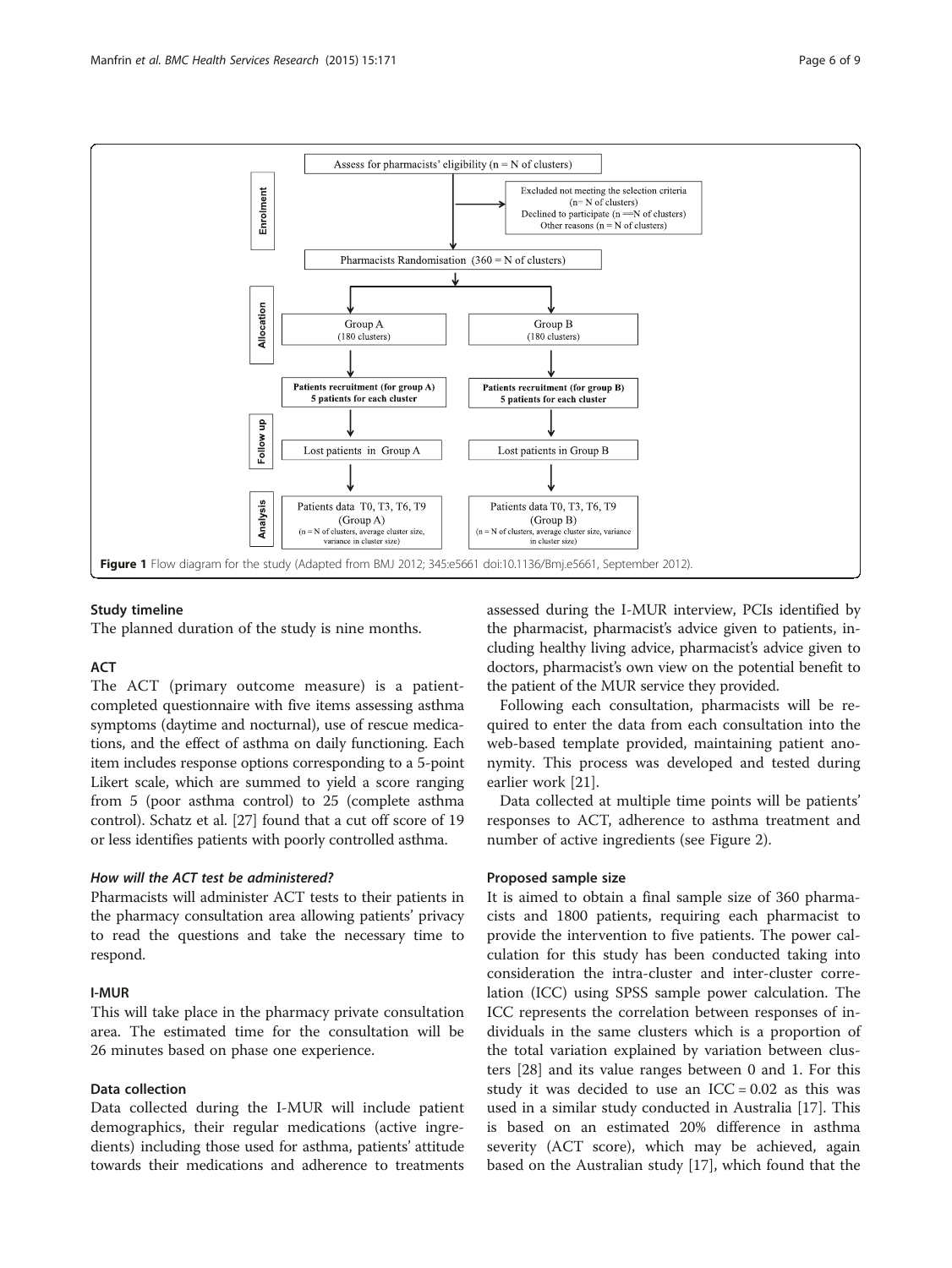



proportion of patients classified as having severe asthma declined from 87.9% to 52.7% following pharmacist intervention. This is based on an anticipated 40% improvement in asthma severity following pharmacist intervention; the difference will be measured by comparing the ACT score gathered at baseline to T3, T6, T9 for each patient, where an ACT score  $\leq 19$  means not well controlled asthma and an ACT score ≥ 20 well controlled asthma.

Four options were considered (Table [1](#page-6-0)) all using  $d = 20%$ and alpha = 0.05, but considering different numbers of pharmacists and patients per pharmacy. Option d was chosen, as it has a power of 95%. The calculated ratio between pharmacists and patient in order to achieve the above results is 1:4. The attrition rate was estimated as 23% based on the Australian study, which had an attrition rate of 14%, but following which the authors suggested that this percentage could be in the range of 14-25% [[17](#page-8-0)]. Therefore pharmacists will be required to recruit five patients instead of four. Based on an attrition rate of 23%, 396 patients will not complete the study, leaving 1386, which is still sufficient to attain option d (693 patients per group).

#### Data analysis

In studies where the important baseline factors seem well balanced, it is likely that any differences in outcome between intervention and control groups are a real effect of treatment, which is one component of the internal validity. Patients' location, age, gender and ACT score will be collected and compared at baseline. This baseline ACT score will provide information regarding the level/ severity of asthma prior to intervention delivery.

Quantitative data gathered through the web platform (Qualtrics© ) will be exported and analysed using SPSS version 22. Patient location, age, gender and ACT score will be compared at baseline.

Asthma severity assessed by ACT score will be analysed over time within individual patients to obtain a percentage change score. Scores will be compared between groups at all times points. The number of active ingredients in use and reported adherence to treatment will be compared at three time points after provision of the I-MUR. The number of PCIs identified and advice given by pharmacists will be captured for both groups separately and combined. Any change in the severity of asthma and the accompanying percentage variation in cost (based on peer reviewed published data) will also be assessed. It will be possible to compare data before and after the I-MUR intervention for group A and B, separately and combined. In addition findings will be analysed by region.

A significance level (alpha) of 0.05 will be used in all analyses. Between-group differences at baseline will be

Table 1 Elements for the evaluation of the power analysis

| THE PRINCIPLE IS THE COMMONDITION OF THE POWER MINISTRY |             |      |     |              |                                       |                                    |                                      |
|---------------------------------------------------------|-------------|------|-----|--------------|---------------------------------------|------------------------------------|--------------------------------------|
| <b>Options</b>                                          | Power level | ICC  | d   | <b>Alpha</b> | Number of<br>pharmacists<br>per group | Number of<br>patients per<br>group | <b>Pharmacists</b><br>patients ratio |
| A                                                       | 90%         | 0.02 | 20% | 0.05         | 115                                   | 575                                | 1:5                                  |
| B                                                       | 90%         | 0.02 | 20% | 0.05         | 140                                   | 560                                | 1:4                                  |
|                                                         | 95%         | 0.02 | 20% | 0.05         | 140                                   | 700                                | 1:5                                  |
| D                                                       | 95%         | 0.02 | 20% | 0.05         | 173                                   | 693                                | 1:4                                  |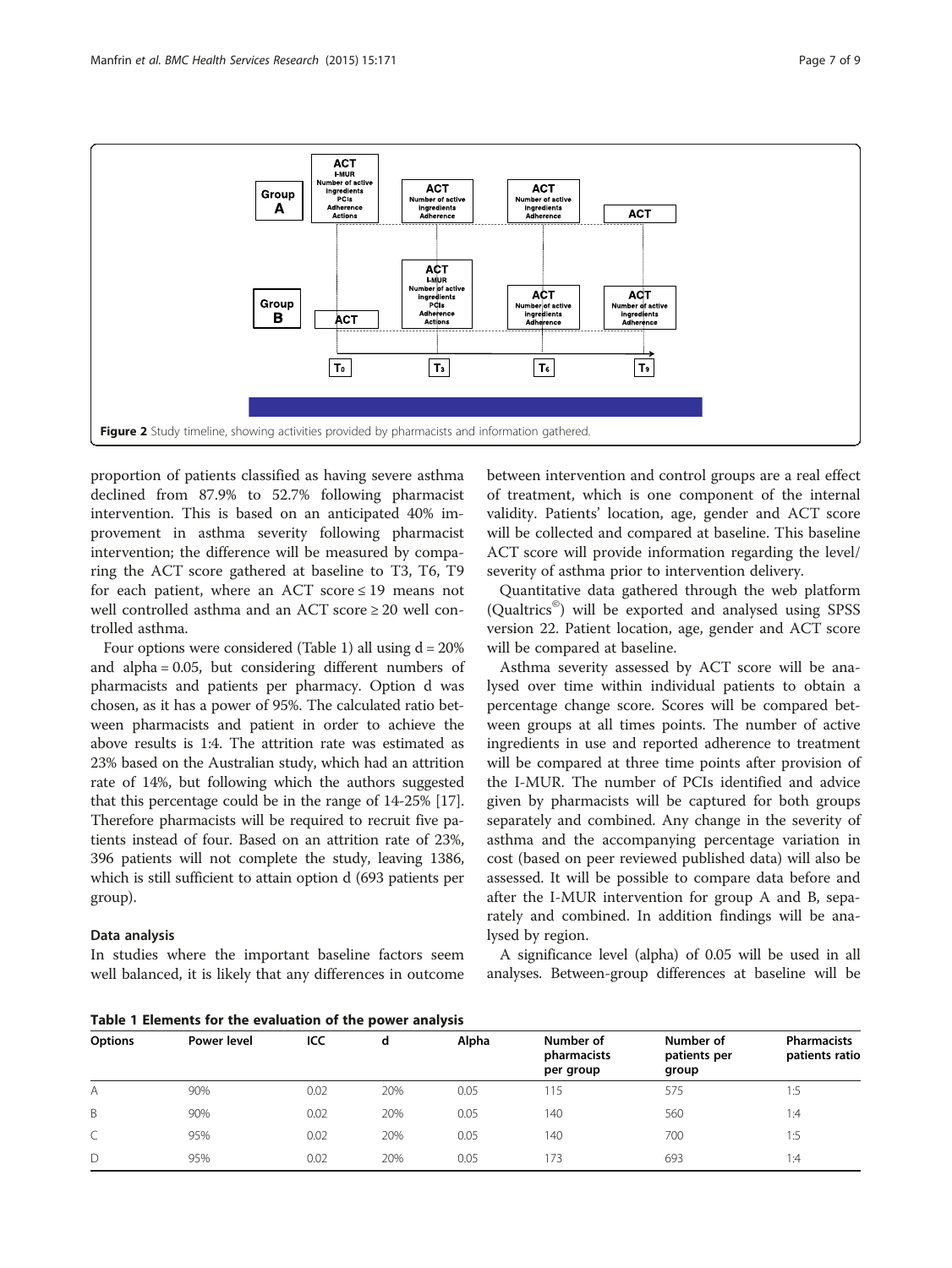<span id="page-8-0"></span>compared using independent Student's t-test for continuous parameters and Pearson's  $\chi^2$  will be used for categorical parameters. Outcomes for continuous parameters will be evaluated using repeated measures multivariate ANOVA.

The analysis will be conducted in two steps. Step one will represent an interim analysis after the first six months, after completion of T6, by which time all patients will have been followed up for three months after the intervention. Step two will represent the final analysis, which will be conducted at the end of the study after T9.

#### Primary outcome measure Primary outcome

 Severity of asthma: before, during and after the I-MUR service provision assessed using the ACT score.

#### Secondary outcomes

- Number of active ingredients used by patients during and after the I-MUR service provision, as reported by patients.
- Number of PCIs identified during the I-MUR service provision, classified using the method of Krska et al.
- Patients' adherence to asthma medication during and after the I-MUR service provision, measured using questions embedded within the I-MUR instrument.
- Cost estimated on the severity of asthma, before, during and after the I-MUR service provision.

#### **Discussion**

This study has been developed because of the need for a new way of working for pharmacists and pharmacy in Italy. If the results are positive, the study has the potential to open up a new professional perspective for Italian community pharmacists, providing this is accepted by all stakeholders: Italian medicine control agency (AIFA = Agenzia Italiana del Farmaco), Italian Ministry of Health, Italian general practitioners and hospital doctors.

It is also important internationally, as it is one of the largest studies ever conducted in community pharmacy and the first and largest study ever conducted in Italy, involving 75% of Italian regions.

#### Conclusion

This is the first trial of any community pharmacy-based pharmaceutical care intervention to be carried out in Italy. The results of this study will inform future policy and practice in Italian community pharmacy.

#### Strengths and limitations

This is the first study conducted in Italy aiming to assess pharmacists' contribution to reducing the severity of asthma; it is one of the largest studies conducted in one single country and it introduces a new systematic and quantitative research instrument: I-MUR.

The study includes only adults, does not require spirometric testing and will run for nine months. We do anticipate, given the size of the study, that problems may arise, for example, with pharmacist and patient recruitment, resulting in the study being underpowered. However we have taken account of this in our power calculation, by evaluating four possible options based on actual results from phase one. There is also the possibility of a higher drop-out rate than anticipated and, while the study will enable us to assess whether ACT score is a suitable primary outcome measure, this may prove not to be the case.

#### Ethical consideration

Ethical approval was obtained from the Faculty of Science Ethics Advisory Group for Human Participants on 18th February 2014 (reference number 0281314) from the University of Kent (UK), and in Italy on June 3rd 2014 by the Ethics Committee of Spedali Civili di Brescia (Lombardia region) with reference number NP 1710, which is acting as the reference committee for all Italian participating regions.

#### Abbreviations

ACT: Asthma Control Test; AIFA: Agenzia Italiana del Farmaco (the equivalent of MHRA in England); DALYs: Disability-adjusted life years; FOFI: Federazione Ordini Farmacisti Italiani/Italian Pharmacists Federation; GINA: Global Initiative for Asthma; GP: General Practitioners; ICC: Intra cluster correlation; MRC: Medicine Research Council; MUR: Medicines use review; NICE: National Institute for Health and Care Excellence; PCI: Pharmaceutical care issue; PI: Principal Investigator; RCT: Randomised controlled trial; SPSS: Statistical package for the social science/ statistical product and service solutions; T0: Time zero; T3: Time at three months; T6: Time at six months; T9: Time at nine months.

#### Competing interests

The authors declare that they have no competing interests.

#### Authors' contributions

Details of the trial team, trial management and participating centers. The principal investigator, Andrea Manfrin (AM), will be based in UK, and will be supported by a supervisory team with experience in pharmacy practice research Prof Janet Krska (JK) and Dr. Trudy Thomas (TT). The PI will travel to Italy to provide training and support as required according with the time frame of the study. The Italian investigators, Prof Maurizio Memo (MM) and Dr. Francesco Rastrelli (FR) will manage the day-to-day routine in Italy and will be the first point of contact for the Italian pharmacists and patients. Each region will have a pharmacist team leader who will coordinate activities. AM together with JK and TT will be responsible for the clinical and scientific coordination of the trial. AM will train Italian pharmacists to use the I-MUR; he will conduct data analysis under the supervision of JK and TT; MM and FR will help to manage the study in Italy. All authors read and approved the final manuscript.

#### Acknowledgments

The trial research team is deeply grateful to the Italian Pharmacists' Federation (FOFI) for the economic and logistic support and would like to thank all Italian regional team leaders, pharmacists, general practitioners and hospital consultants who have agreed to take part in this study.